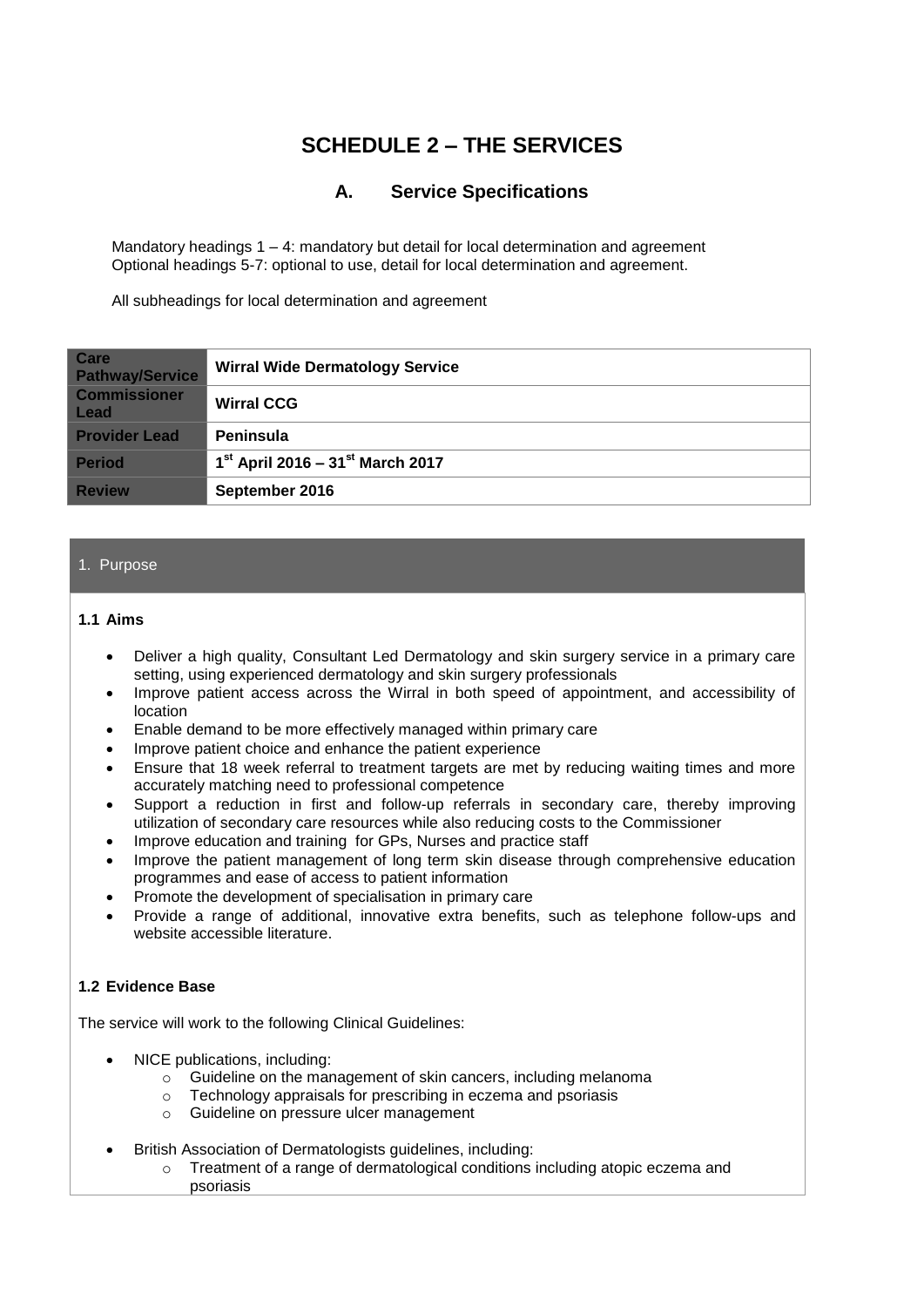- o Handling of skin biopsies
- Local guidelines, including:
	- o Map of Medicine
		- o Links to Dermatology Modernisation Group

We are also aware of and follow the Merseyside and Cheshire Cancer Network, October 2006 pathway for skin cancer patients in primary care outlining the minimum standards for GPs and GPwSI in treating skin cancer and pre-cancerous lesions

We have drawn on a number of other key pieces of work to inform delivery of our service

- Action on Dermatology Good Practice Guide NHS Modernisation Agency.
- Lessons learned from Action on Dermatology A Clinician's Perspective (Dr Julia Schofield).
- Delivering Care Closer to Home (DoH):
	- o Meeting the Challenge
	- o Specialty Subgroup Reports
	- o Case Studies Dermatology.
- Dermatology Good Practice Guide British Association of Dermatologists.
- Providing Care for Patients with Skin Conditions: Guidance & Resources for Commissioners NHS Primary Care Contracting.
- Models of Integrated Service Delivery Dermatology Workforce Group.
- Prevention, diagnosis, referral & management of melanoma of the skin Royal College of Physicians & British Association of Dermatologists.

## **1.3 General Overview**

The service is available to any Wirral patient as outlined below:

- All adults aged 16 registered with a Wirral GP
- All patients given choice of service
- All patients with Dermatology Condition in line with referral criteria
- All patients suitable for assessment and treatment in community setting
- All new patients and any patients requiring follow-up management
- Patients will benefit from being able to choose a range of locations for their appointment at a time that is convenient for them.
- Patients will have rapid access to a Consultant led service providing advice, assessment and treatment.
- Through an on-going education programme, GPs and Primary Care Teams will improve skills and knowledge of the management of Dermatology conditions in primary care which in turn will benefit their patients and continuous personal development

## **1.4 Objectives**

To provide a high quality and accessible service to the patients of Wirral To provide a value for money service To consistently achieve and if possible exceed key performance indicators and locally agreed targets To interact and engage with all key stakeholders within the local health economy

## **1.5 Expected Outcomes including improving prevention**

- Access The service will be provided in the location identified and accessible at the specified times.
- Quality The providers will deliver high quality services, delivered in a safe and effective manner and delivered through a learning environment that includes the training of staff and other healthcare professionals. Staff must be trained appropriately in regard to the welfare of children, vulnerable adults and standards for older people.
- Value for Money and Affordable The service will be affordable and provide VfM.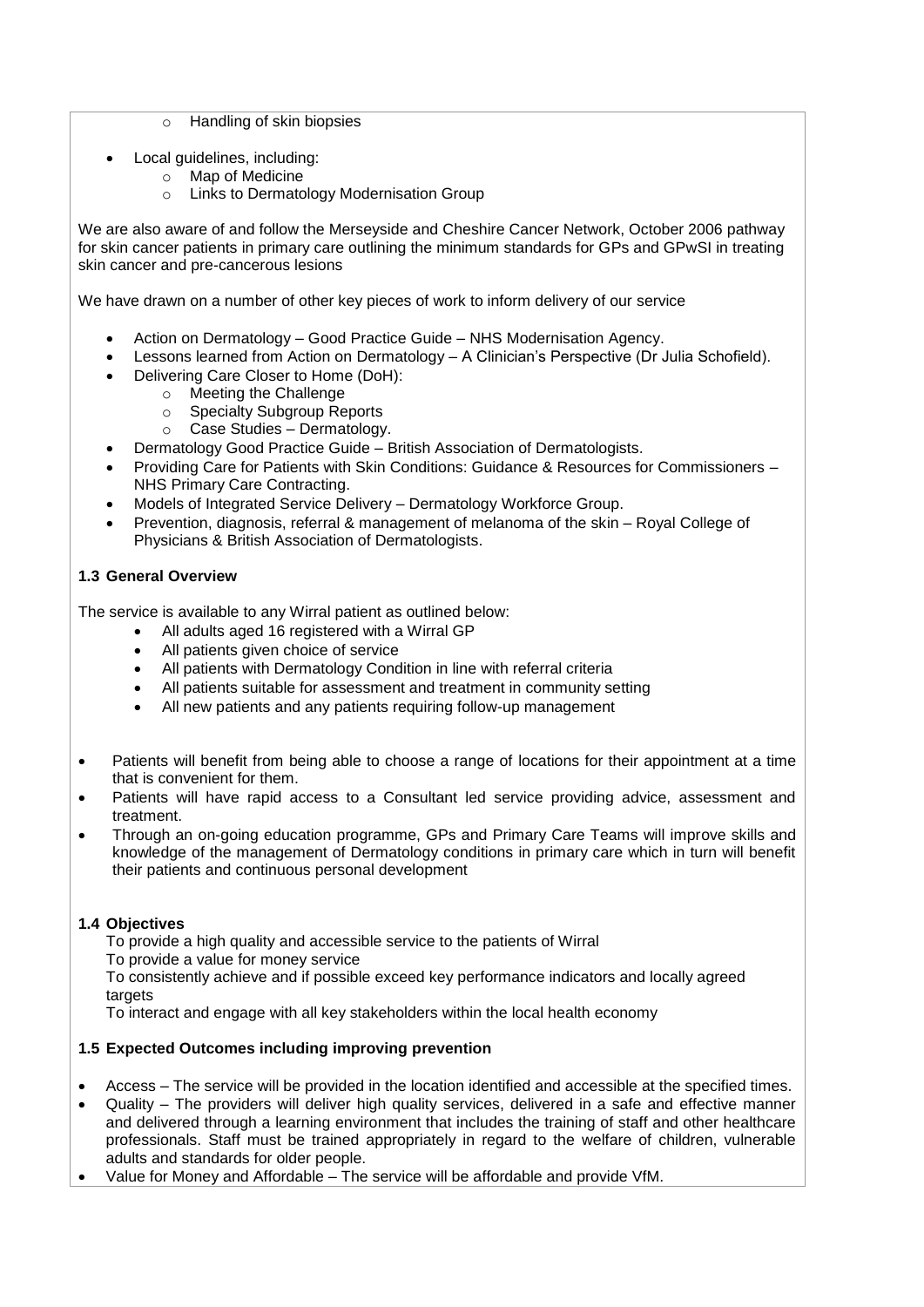- The service will proactively contribute to the Commissioner's vision, strategic aims and business objectives.
- The service will have the required IT links in place.

#### 2. Scope

#### **2.1 Service Description**

The Provider is a collaboration between the GPs in the Wirral and Assura Medical; Peninsula Health will provide a community based Dermatology Service which will include triaging of patient referrals, assessment, diagnostics and treatment.

The Community Dermatology Service will be locally based and therefore more responsive and accessible to the needs of the local population, as outlined in *Care Closer to Home 2006,* and the Modernisation Agency *Action on Dermatology* programme January 2000 which was designed to improve access and quality of care for patients with skin disease.

The service will enhance the quality of primary care service provision, provide a cost effective service model for commissioners and increase choice in providers for patients. A key feature of the service will be education for patients and for the referring clinicians by the Team providing the service.

The dermatology service will be designed jointly between primary care and secondary care clinicians to ensure patients are seen rapidly by the most appropriate healthcare professional using agreed referral protocols and evidence based care pathways.

Care pathways will be linked to Map of Medicine pathways in relation to access to patch testing, phototherapy, rapid access for skin cancer, and rapid assessment of patients where there is diagnostic or management uncertainty.

The service will be a Consultant led Community Dermatology Service offering holistic care delivered by a specialist multi disciplinary team.

This service will support the Commissioner to achieve the 18 week target by reducing the number of new referrals to acute trusts, reducing follow ups, as well as substantially reducing waiting times for diagnostic check ups and surgical procedures.

The service will provide quick, convenient access to a community dermatology service with patients often seen and treated within the same visit. The service will be provided at a location that is registered and accredited by the Care Quality Commission and delivered by Dermatology Consultants and experienced GPwSIs. It is our aim that this service will meet the needs of the local patients, clinicians, commissioner and the broader health economy.

The service will be a community Dermatology service which is pro-active in encouraging GPs to refer these categories of patients. The clinics will be responsive to the needs of the patient by offering choice in a community location, by doing so we expect a reduction in referrals into secondary care.

#### **Service benefits**

| <b>Benefits</b>                               | Measurement                                 |  |
|-----------------------------------------------|---------------------------------------------|--|
| A service developed by GPs to be provided in  | Evidenced by the LLP and its business case. |  |
| Primary Care.                                 |                                             |  |
| Joint working between Primary Care, community | Evidenced by the pathways signed off by all |  |
| care and secondary care to produce agreed     | clinicians.                                 |  |
| effective pathways.                           |                                             |  |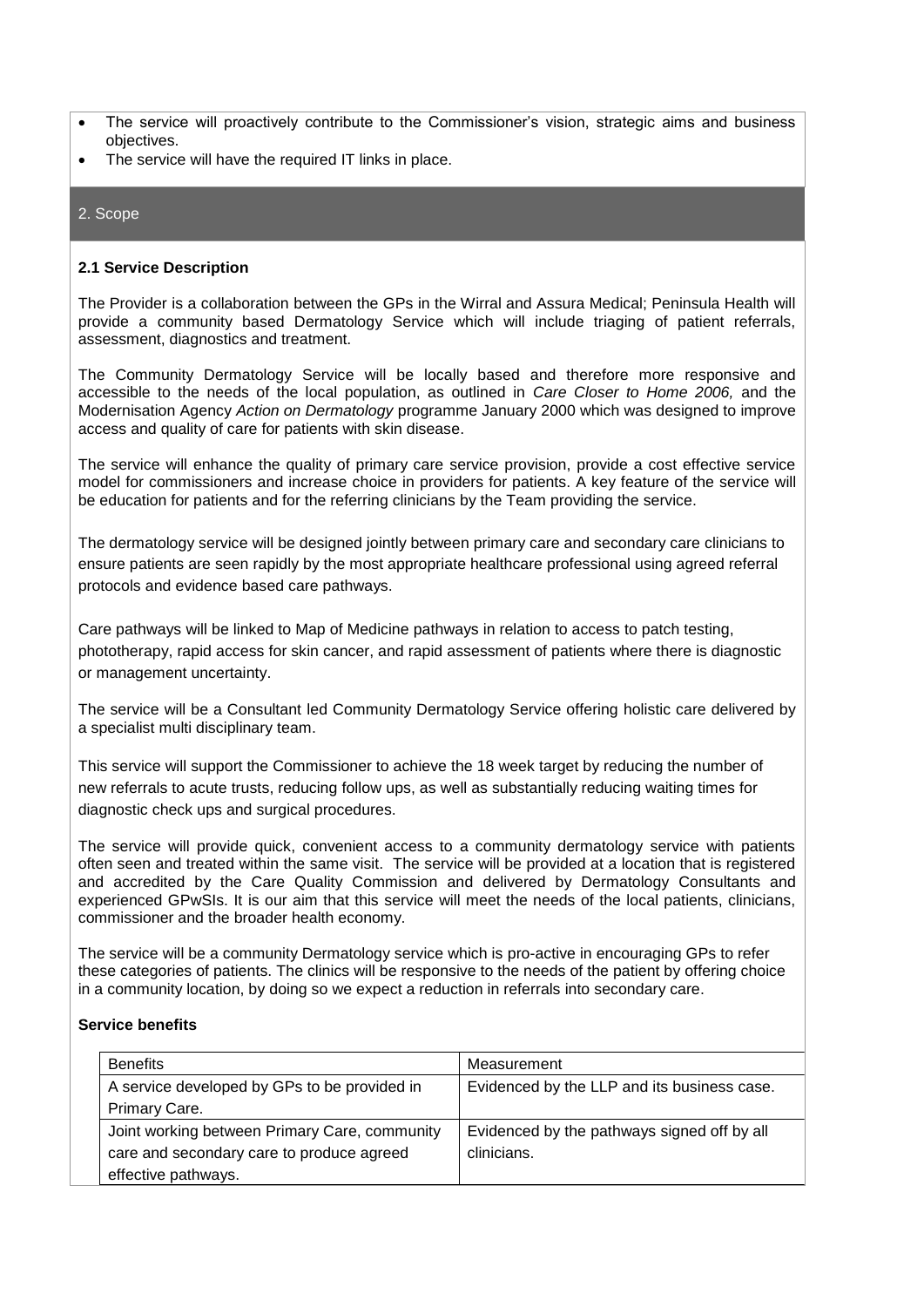| Improved health outcomes due to greater<br>compliance with care.                                                                                                                                  | Outcome measures as detailed above.                                                                              |  |
|---------------------------------------------------------------------------------------------------------------------------------------------------------------------------------------------------|------------------------------------------------------------------------------------------------------------------|--|
| Ownership of the service encourages GPs to<br>refer appropriately using protocol driven<br>pathways.                                                                                              | Demonstration of benefits to GP referrers.                                                                       |  |
| Appropriate pathways leading to reduction in<br>hospital OPD appointments resulting in PBC<br>savings.                                                                                            | Activity monitoring showing year on year<br>reduction and PBC savings.                                           |  |
| Supports meeting 18 week targets through<br>reducing OP referrals.                                                                                                                                | Activity monitoring shows reduction in waiting<br>times for first appointment.                                   |  |
| Meets national policies re shifting of services from<br>secondary to primary care and increases plurality<br>of services.                                                                         | Choice through Choose and Book system.                                                                           |  |
| Fewer DNA's due to improved access.                                                                                                                                                               | Monitoring of DNA's demonstrates higher levels<br>of attendance.                                                 |  |
| Potential provision of clinic times outside regular<br>work hours.                                                                                                                                | Following patient consultation the provision of<br>services at times that are convenient and<br>increase access. |  |
| Hospital services are able to concentrate on<br>those patients who specifically require their<br>expertise resulting in an improved service for all<br>patients and meeting waiting list targets. | Improved waiting times.                                                                                          |  |
| Care provided closer to home.                                                                                                                                                                     | Local purpose built medical facility to ensure a<br>quality and safe environment for patients                    |  |
| Increased skill levels within primary care.                                                                                                                                                       | Referring GPs involved in education and<br>protocol development.                                                 |  |

## **2.2 Accessibility/acceptability**

Triage will be undertaken to ensure that appropriate patients are referred into the service; waiting times will be **no more than 28 working days from receipt of referral**.

Patients accepted into the service will be by direct GP referral, through Choose and Book, fax or letter.

Triage will be undertaken by a suitably qualified clinician. Patients not suitable for the service will be returned to the GP with an explanation as to why this has occurred.

Patients will be referred to the community service via Choose and Book where the referral will be triaged and verified by administrative and clinical staff. This will ensure that the referral is appropriate and that all suitable first line treatment has been commenced and any required diagnostics already completed in primary care. In addition this will enable the patient to be booked into a clinic to see the most appropriate member of the team.

Conditions appropriate for urgent referral will be directed straight through to secondary care. These conditions will include:

- **a** any adult with an irritable rash covering at least 90% of the body which is interfering with sleep and/or work
- suspected immunological blistering diseases
- **n** any patient with atopic eczema who has been exposed to the herpes simplex virus and developed eczema herpeticum
- **Steven-Johnson syndrome**
- Scalded baby syndrome
- Where there is a suspicion of a diagnosis of cancer, patients will be referred directly to secondary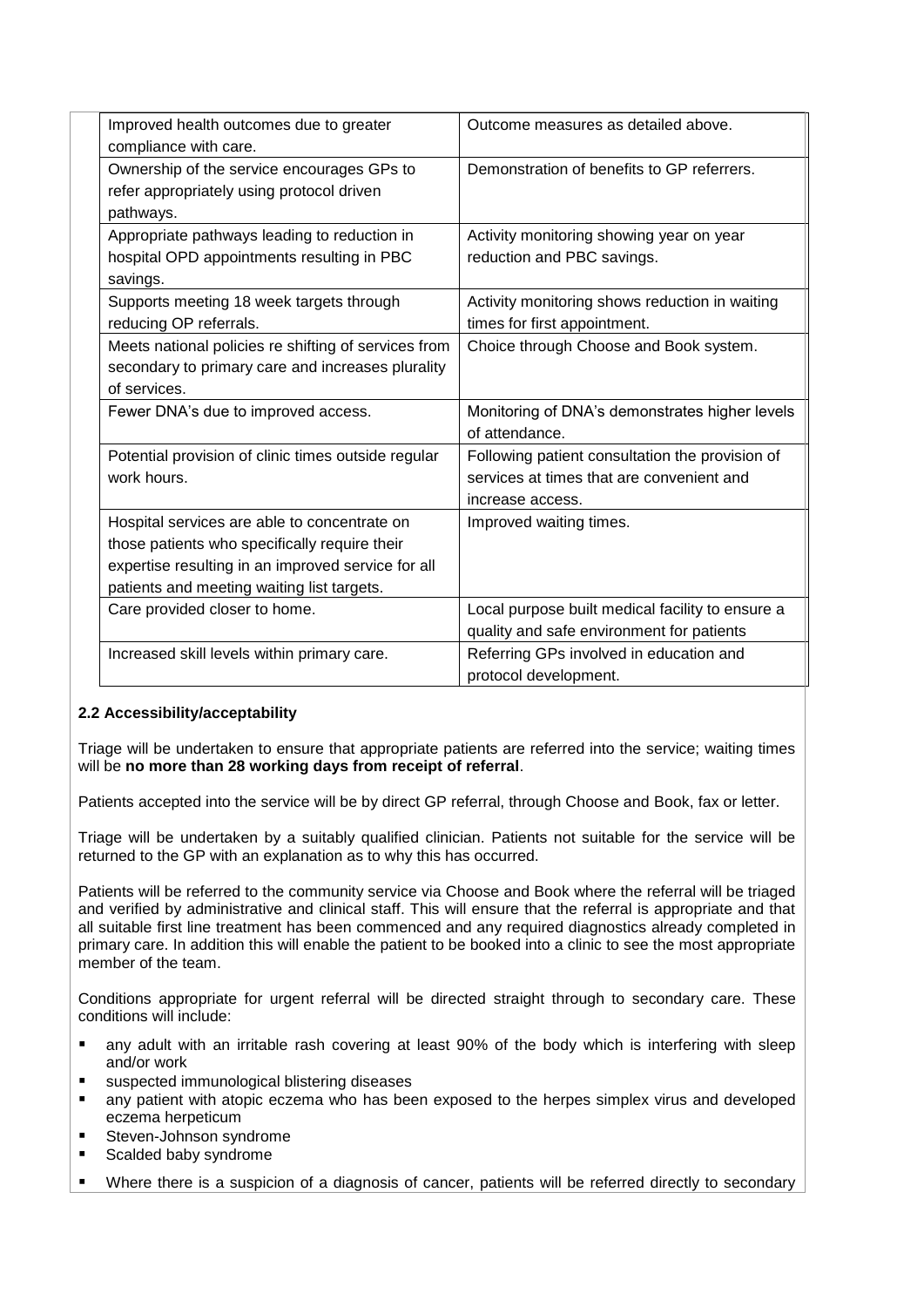care under the 2 week cancer rule.

In the event of any of these conditions not being identified in the triage process, patients attending the service will be referred directly into secondary care via telephone or via Choose and Book as appropriate.

The service is designed to see and treat the following conditions

- o Mild to Moderate eczematous skin rashes Rash of unknown aetiology
- o Discoid eczema, xerosis, generalised pruritus
- o Seborrheic, Varicose, Atopic etc
- o Mild/moderate acne not requiring Roaccutane
- o Mild/moderate childhood atopic eczema
- o Dermatitis
- o Urticaria/angioedema
- o Pruritus
- o Tinea/fungal/recurrent bacterial infections<br>
o Pityriasis Versicolor
- 
- o Pityriasis Versicolor<br>
o Plaque psoriasis cor Plaque psoriasis confined to discrete areas
- o Scalp Disorders
- o Alopecia areata/androgenic alopecia
- o Hirsuitism
- o Benign skin lesions / suspected low grade BCC
- o Skin lesions likely to be benign but of diagnostic uncertainty
- o Actinic Keratosis
- o Bowen's Disease
- o Epidermoid /Pilar (Sebacceous) Cysts
- o Lipoma
- o Dermatofibroma / Histiocytoma
- o Keratin Horn
- o Solar comedones / Giant comedones

## **Diagnosis, Management and Follow up**

The team of clinicians will diagnose, manage and treat conditions for patients referred into the service. The service will include;

- The service will be consultant led with skill mix of Consultant and GPwSI. It is the intention of the Provider to recruit a Dermatology Nurse Practitioner/Nurse Specialist when the service has been operating for some time and referral patterns can be analysed to allow recruitment of appropriate skill mix.
- Full diagnostic service including blood taking, swab and skin scraping, diagnostic biopsy services and management of the results; once biopsy results are received they will be acted upon promptly by recalling the patient for the appropriate intervention, follow up or referred straight onto secondary as required.
- Clinical management of patients accordingly.
- Patient advice and education.
- Prescribing via production of a treatment plan for the GP to prescribe.
- Ensuring appropriate transport arrangements are available for those patients meeting the transport criteria.

## **Follow up, referral on to secondary care, discharge back to primary care with an agreed clinical management plan:**

Patients who enter the service will be assessed and treated as appropriate. Following assessment and treatment potential outcomes are as follows:

## **i) Assess & Discharge to GP with Management Plan**

Each patient will be provided with a treatment and management plan, which will be forwarded to their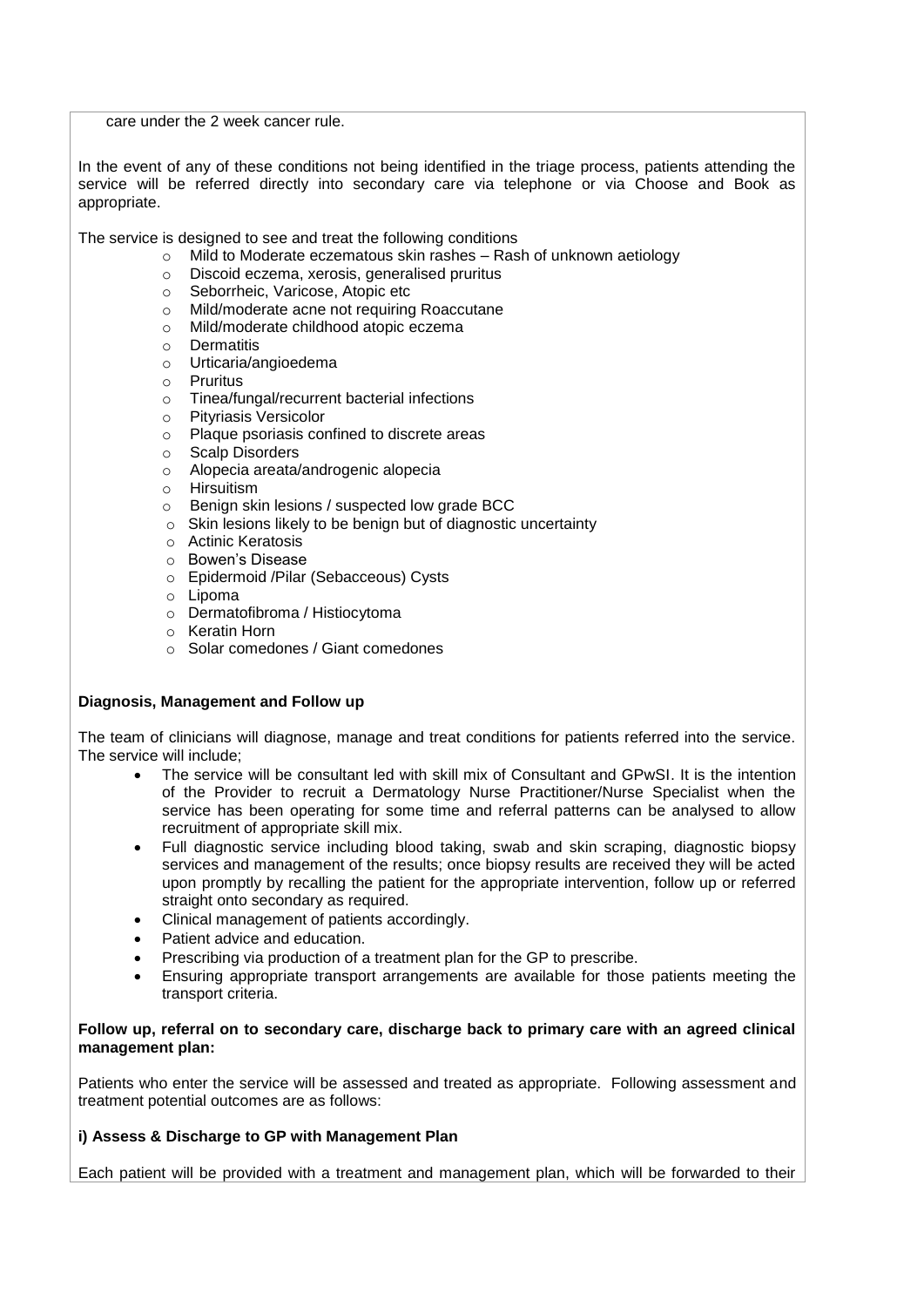GP within 24 hours as a summary report followed by a detailed clinical letter to enable ongoing holistic management of their own care. The GP will be advised of the plan in writing, along with the outcome of the patient's episode of care. This will enable the GP to speedily resume managing the patient care in totality with an understanding of treatment and advice provided, and will support the development of an integrated service that will improve the patient's overall experience of care.

Suitable patients will be provided with self help tools and information leaflets which will support them to manage their own condition. They will also be provided with contact details to enable them to contact the service if concerns arise.

#### **ii) Assess and recommend Management Plan**

Each patient will be provided with a treatment and management plan, which will be forwarded to their GP within 24 hours as a summary report followed by a detailed clinical letter to enable ongoing holistic management of their own care. The GP will be advised of the plan in writing, along with the outcome of the patient's episode of care. This will enable the GP to speedily resume managing the patient care in totality with an understanding of treatment and advice provided, and will support the development of an integrated service that will improve the patient's overall experience of care.

Suitable patients will be provided with self help tools and information leaflets which will support them to manage their own condition. They will also be provided with contact details to enable them to contact the service if concerns arise.

#### **iii) Follow-up by the most appropriate clinician at a subsequent clinic appointment**

Patients will be booked for a follow up consultation if required at the appropriate review period. They will be provided contact details in the event a query should arise in the intervening period.

#### **iv) Referral on to Secondary Care**

There will be some patients who having been seen, assessed and treated within the community service will require secondary care input. The agreed pathways have red flags to highlight where urgent referral to secondary care is required. At this point the clinicians within the service will be required to make a Choose and Book referral to a secondary care provider, under the 2 week wait rules if appropriate. Where patients are referred on to secondary care for further management, the referring GP is informed of the referral process and the reason for referral.

#### **Element 3 - Telephone Follow Up appointments**

Options will also be offered to the patient for follow-up to be delivered face to face or via other means such as telephone or email.

#### **Element 4- Minor Surgical Procedure**

In some cases the patient may require a minor surgical procedure for the removal of a lesion for the purposes of a diagnostic and / or as part of the management plan. This may be undertaken during the initial consultation or as a planned procedure at a subsequent appointment.

When a patient undergoes a minor surgical procedure, each patient will be provided with a treatment and management plan, which will be forwarded to their GP within 24 hours as a summary report followed by a detailed clinical letter to enable ongoing holistic management of their own care. The GP will be advised of the plan in writing, along with the outcome of the patient's episode of care. This will enable the GP to speedily resume managing the patient care in totality with an understanding of treatment and advice provided, and will support the development of an integrated service that will improve the patient's overall experience of care.

Suitable patients will be provided with self help tools and information leaflets which will support them to manage their own condition. They will also be provided with contact details to enable them to contact the service if concerns arise.

As recommended by NHS Wirral, post operative care of wounds, changing of dressings and removal of sutures will be the responsibility of the referring GP as will treatment of minor complications following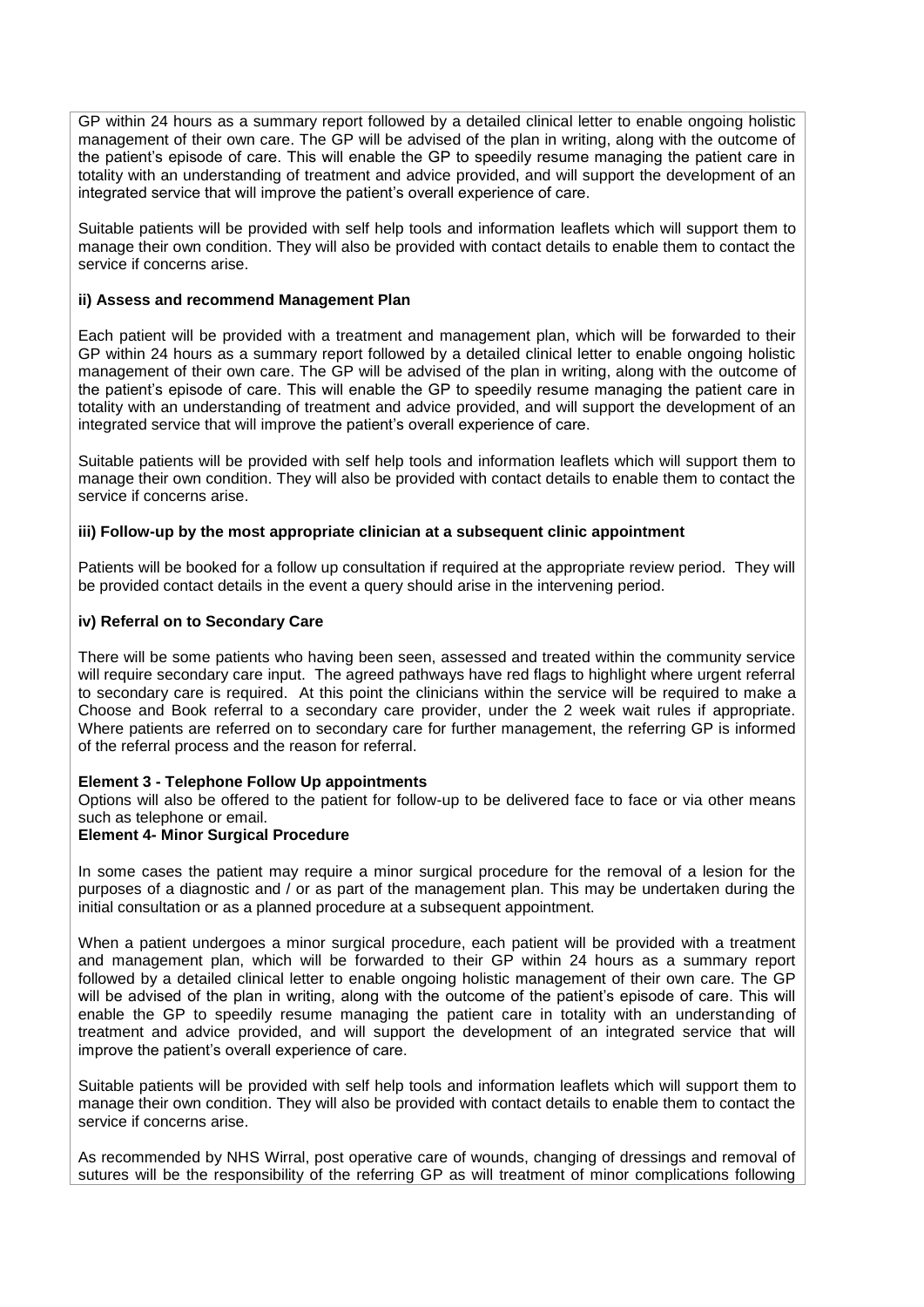surgical procedures carried out in the community service such as wound infection. The GP will be made fully aware of the options available should any complications arise, notably the telephone advice service, referral back into the service or for an emergency appointment at the next clinic.

#### **2.3 Whole System Relationships**

The service cannot work in isolation and must work with partners to deliver safe, effective clear pathways of care. Partners will include:

- NHS Wirral
- Wirral Patient Forums
- **All GP Practices**
- Wirral Hospital Trust
- Wirral Health and Informatics Service
- North West Ambulance Service

#### **2.4 Interdependencies**

Stakeholders and interdependencies will vary as identified above and the interface with universal services cannot be over stated. Access to and support from universal services should always be accessible as circumstances allow.

#### **2.5 Relevant networks and screening programmes.**

The service to have full participation in local networks and national networks.

#### **Diagnostic Requirements:**

Access to pathology services will be based on the already existing services for Joint and Soft Tissue Services processes, where there are established contracts in place with local providers. These ensure that timely results are received to support management of patients care.

## 3. Service Delivery

## **3.1 Service model**

The service will receive and triage all Dermatology referrals in advance of further referral, where required to secondary care; where possible patients will be seen, diagnosed and treated all within one appointment

The service will also manage follow-up patients before final discharge back to the care of the patients own GP. It is the intention to maintain a low follow-up ratio.

The Provider will develop agreed pathways across primary care in co-operation with the Commissioner to make sure that strong governance with supporting systems is in place.

The service will also work with the acute trusts locally to identify conditions which would trigger urgent hospital referral.

The development of the community service is made up of distinct elements in many cases seeing and treating patients within the one appointment.

## **3.2 Care Pathway(s)**

The Service will fully comply with Care Quality Commission (CQC), National Minimum Standards, professional body guidance and best practice. Underpinning this service there will be a comprehensive set of local and corporate operational policies and procedures that detail how the service will be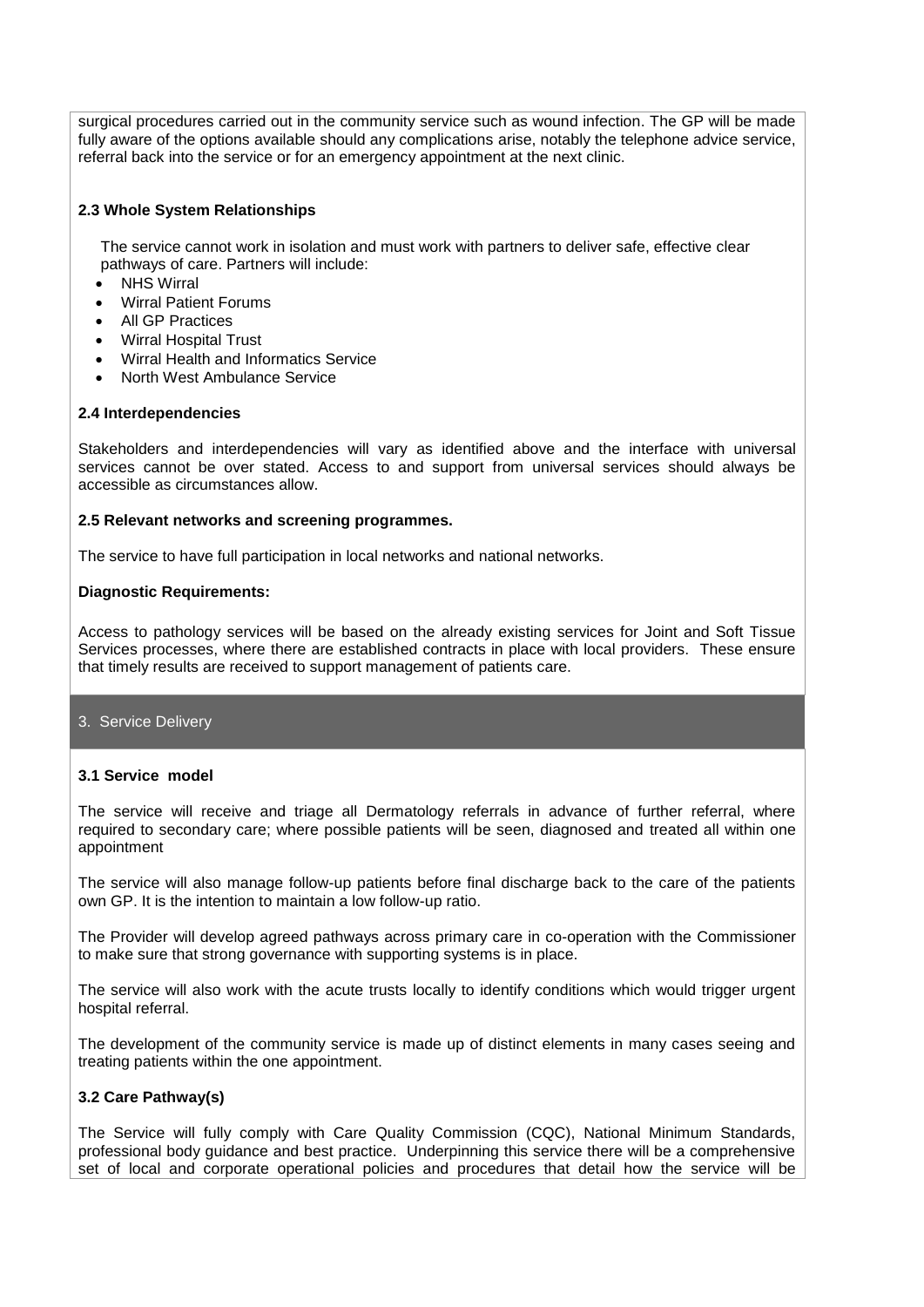implemented and managed.

The care pathways that have been developed are based on the available information in *Care Closer to Home* (DH, 2007), evidence from innovative community based services. Accordingly the Provider is able to confirm that the proposed service models comply with best available evidence

All finalised pathways will require sign off from participating clinical staff and referring GPs and this is planned as a part of the implementation programme.



The proposed dermatology service will be locally based and therefore more responsive and accessible to the needs of the local population, as outlined in *Care Closer to Home 2006,* and the Modernisation Agency *Action on Dermatology* programme January 2000 which was designed to improve access and quality of care for patients with skin disease.

The service will enhance the quality of primary care service provision, provide a cost effective service model for commissioners and increase choice in providers for patients.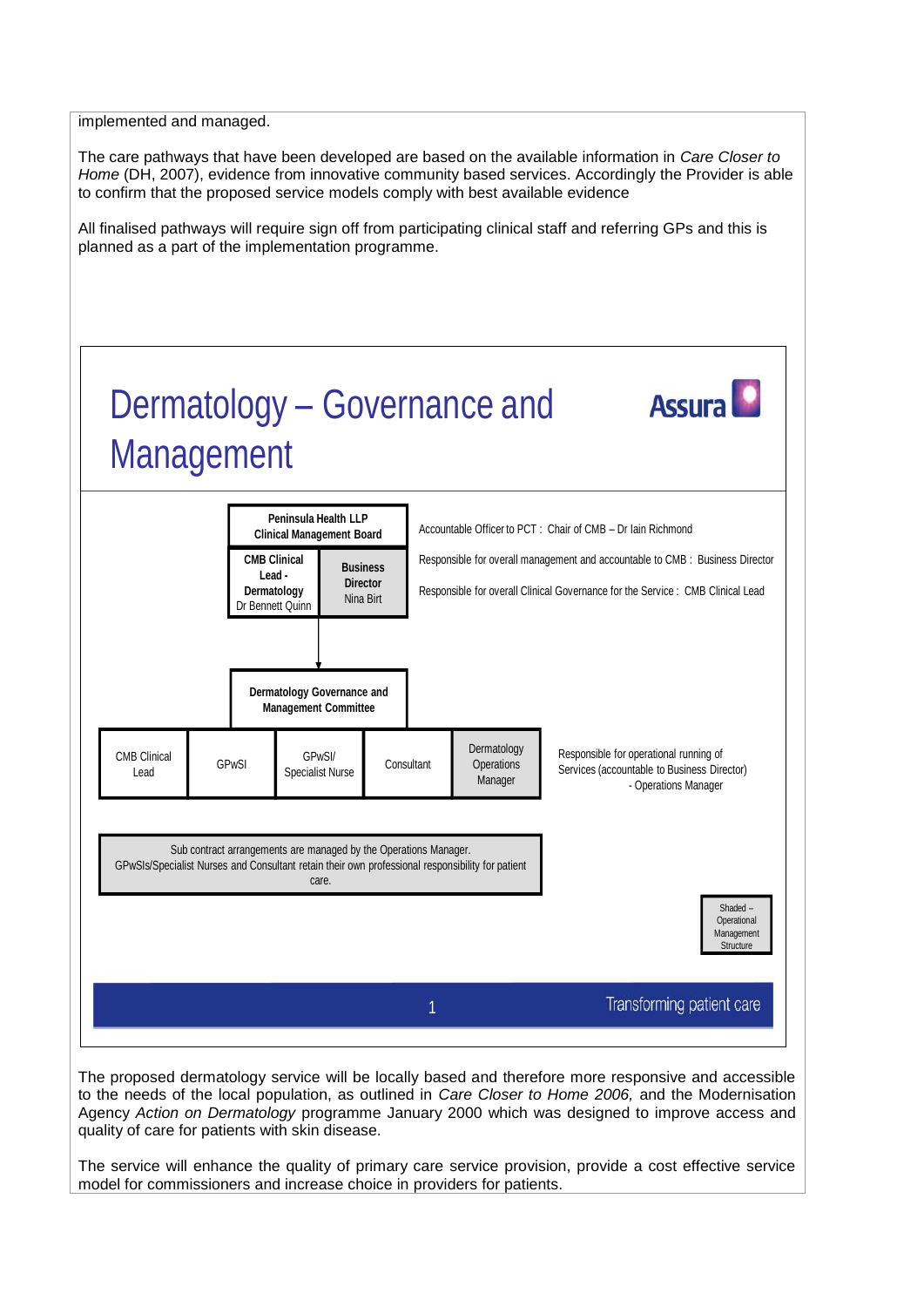A key feature of the service will be education for patients and for the referring clinicians by the Team providing the service.

The dermatology service will be designed jointly between primary care and secondary care clinicians to ensure patients are seen rapidly by the most appropriate healthcare professional using agreed referral protocols and evidence based care pathways.

Care pathways will be linked to Map of Medicine pathways in relation to access to patch testing, phototherapy, rapid access for skin cancer, and rapid assessment of patients where there is diagnostic or management uncertainty.

#### **Care Pathways and Quality requirements**

The service will fully comply with Care Quality Commission (CQC), National Minimum Standards, professional body guidance and best practice. Underpinning this service there will be a comprehensive set of local and corporate operational policies and procedures that detail how the service will be implemented and managed. These will be discussed and agreed with the Commissioner. The Business Director for the Provider will be the CQC Registered Manager of the service.

The care pathways that have been developed are based on the available information in *Care Closer to Home* (DH, 2007), evidence from innovative community based services. Accordingly the Provider is able to confirm that the proposed service models comply with best available evidence.

All finalised pathways will require sign off from participating clinical staff and referring GPs and this is planned as a part of the implementation programme. Pathway detailed in section 11.

#### **Reducing Health inequalities**

The service will ensure an ongoing responsiveness and develop a strategy to population groups experiencing health inequalities. Specific focus will include improving access for patients in deprived areas of the Wirral. We will provide services closer to the patient's home to ensure these are convenient to attend and would not incur travelling expenses. We provide a range of patient information in different formats (audio/Braille/DVD) and languages to support patient needs. Interpreters and Language Line are routinely available for patients to support their consultation if required.

#### 4. Referral, Access and Acceptance Criteria

#### **4.1 Geographic coverage/ boundaries**

Community Dermatology will be delivered from Peninsula Health, Birkenhead Medical Building, 31 Laird Street, Birkenhead, Wirral CH41 8DB

#### **4.2 Location(s) of Service Delivery**

The facility is accessible for all Wirral patients attending the service and will provide car parking facilities and serviced public transport routes to ensure convenience.

The facility will be accredited to host the service and will be required to meet Control of Infection Standards, be DDA compliant and meet CQC Registration criteria. This will demonstrate a safe and robust environment for delivering a service that incorporates skin surgery.

#### **4.3 Days/Hours of operation**

The clinics will operate on a range of days and times of the week. These will include evening and weekend clinics to accommodate patient's needs.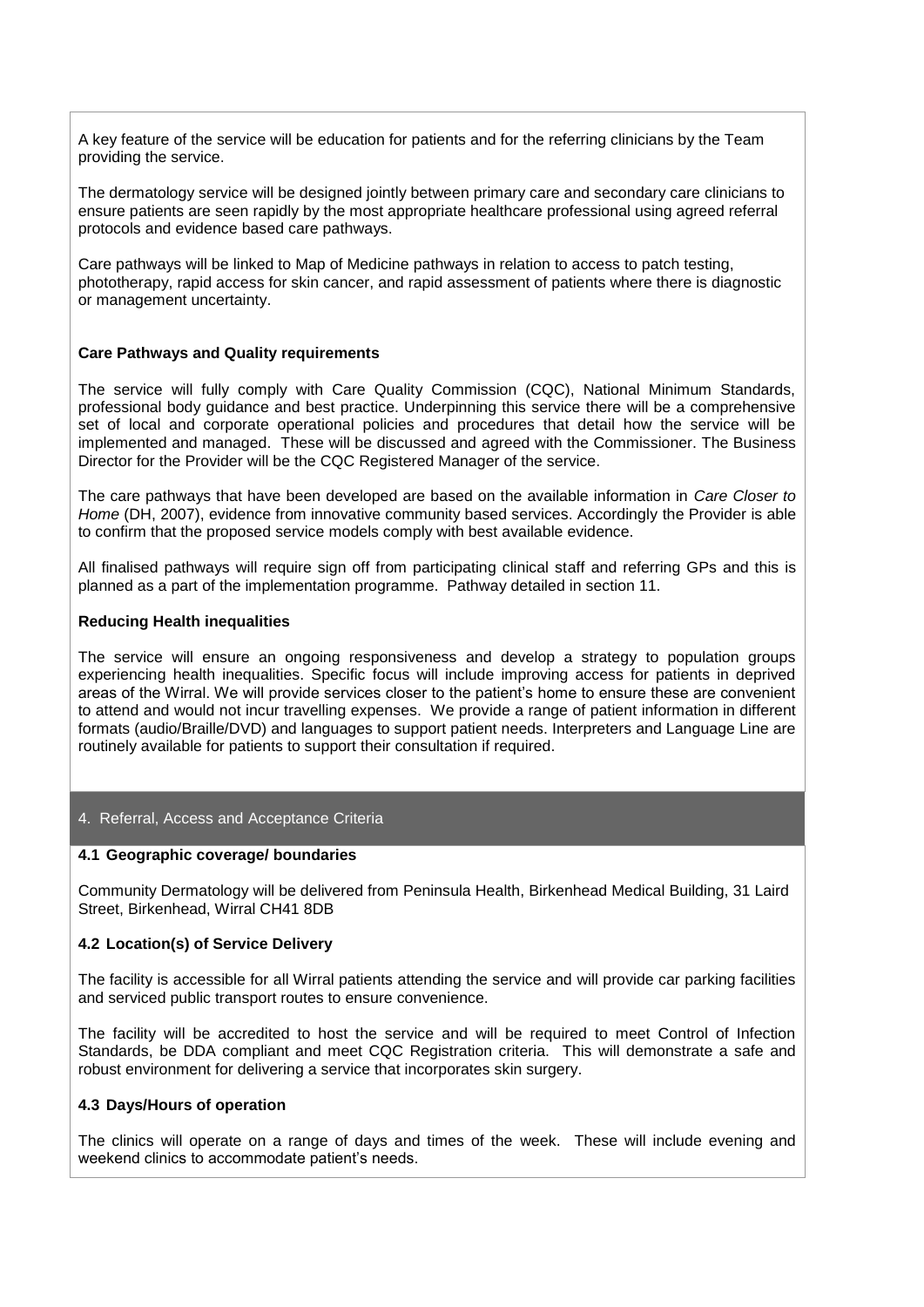The workforce requirements for various activity levels are calculated based on the assumption that 2 sessions would be provided weekly by the Consultant and two sessions per week by the GPwSI and each session would be 4 hours (3.5 hrs – Patient time and 30 min – Administration time) each. The service would provide 180 sessions per annum (unless stated otherwise).

The proposed service will utilise Consultant(s) who are registered on the European Specialist Register, GPwSI and a Dermatology Nurse Practitioner at some point in the future.

The anticipated time for new patient consultations and follow ups per session are:

|              | <b>New</b> | Follow Up  |
|--------------|------------|------------|
|              | 20 minutes | 10 minutes |
| Consultant   | 8          | 4          |
| <b>GPwSI</b> | 8          | 4          |

The expected number of patients expected to be seen by the Consultant and GPwSI on a weekly basis and annually has been given below:

| No              | <b>Proposed Role</b> |            | <b>Pts weekly</b> | <b>Pts annually</b> |
|-----------------|----------------------|------------|-------------------|---------------------|
| Consultant<br>1 |                      | <b>New</b> | 16                | 720                 |
|                 |                      | Follow ups | 8                 | 360                 |
| 2               | <b>GPwSI</b>         | <b>New</b> | 16                | 720                 |
|                 |                      | Follow ups | 8                 | 360                 |

Absence due to sickness will, if possible be covered by another member of staff. Sessions will be provided for 45 weeks of the year to allow for holidays and professional development.

## **4.4 Referral criteria & sources**

Patients will access the service following consultation with their GP and selecting this as their preferred choice. The service will be a choice on the local Directory of Service Choose and Book menu. The service is available to any Wirral patient as outlined below:

- All adults aged 16 registered with a Wirral GP
- All patients given choice of service
- All patients suitable for assessment and treatment in community setting
- All new patients and any patients requiring follow-up management

## **4.5 Referral route**

Any patient requiring onward referral to a secondary care service will be offered choice by the Dermatology Team. It would be beneficial if agreement was reached by the Commissioner that local providers will accept patients from the service fully worked up thus not having to undergo duplicate investigations or unnecessary appointments.

## **4.6 Exclusion criteria**

 Suspected skin cancers which should be seen under the two week cancer target wait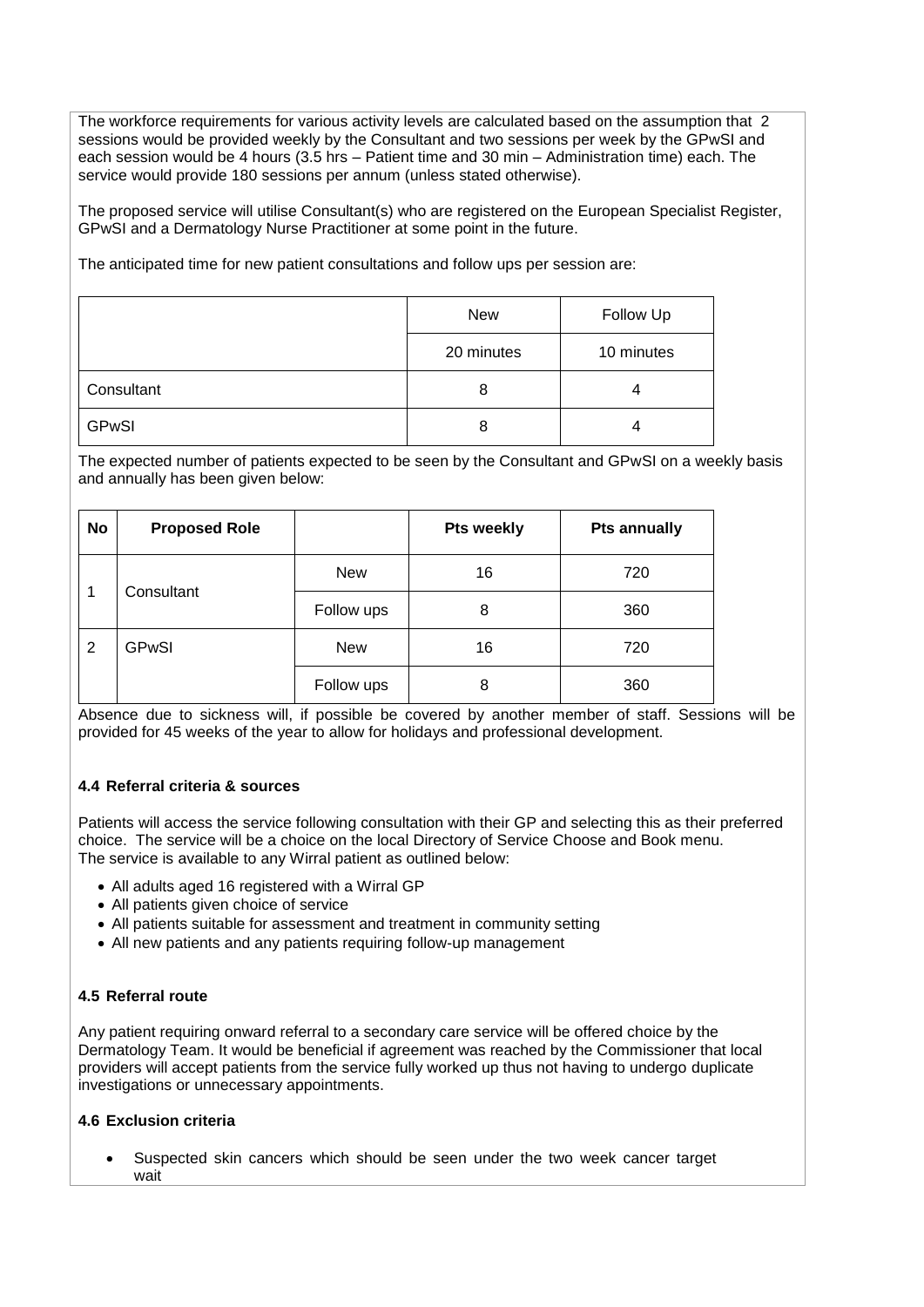- Patients requiring phototherapy e.g. PUVA/B
- Contact allergy testing
- Wounds/leg ulcers
- Laser service
- Dermatology emergencies
- Surgical procedures considered as plastic surgery
- Treatments not normally funded by the NHS

## **4.7 Response time & detail and prioritisation times**

Patients will be offered an appointment to be seen within 28 working days of receipt of referral. Patients will be offered choice of day, time and venue at this point. If waiting times breach this response time the Business Director (or nominated representative) will alert the Commissioner to discuss plans and agree actions.

## 5. Discharge Criteria and Planning

Discharge from the service will be in agreement with the patient and will follow clear service discharge planning protocols. GPs will receive, within 24 hours, a discharge letter to enable on-going holistic management of their own care. The GP will be advised of the plan in writing, along with the outcome of the patient's episode of care.

## 6. Prevention, Self-Care and Patient and Carer Information

The provider will ensure that patients and carers receive the most appropriate, evidenced based and updated advice and information.

The provider will ensure that the service will be promoted sufficiently across Wirral regarding its purpose, how to access the service and the services offered. This includes the provisions of the service leaflets/advertising detailing service access, making appointments and opening times.

The service must be available on Choose and Book and Information relating to the service will be held on the National Patient Choices website.

The service to adhere to NHS Wirral complaints policy. The service must provide information of how to access the complaints process and how to access local PALS. Staff should undertake training in the handling of complaints and there must be a nominated member of staff to handle complaints must be in place.

Information relating to the service will be held on the National Patient Choices website. Information will be made available for all members of the public and will be accessible in all community settings, Braille, on disk, large print and in languages other than English. These will be provided to the patient upon request.

Patients will receive information leaflets that will address specific conditions, medication information and service information. These details will also be made available in electronic format, on a dedicated website for The Provider, which will include information on services, locations and opening hours.

Each patient will be requested to fill out a patient satisfaction survey that covers all aspects of their experience with a particular service. Questions are based around choice, experience prior/during the appointment, staff, service received and also allows the patient to feedback any other comments that will help to improve the service.

Information regarding the new services will be made available to patients through:

o GPs